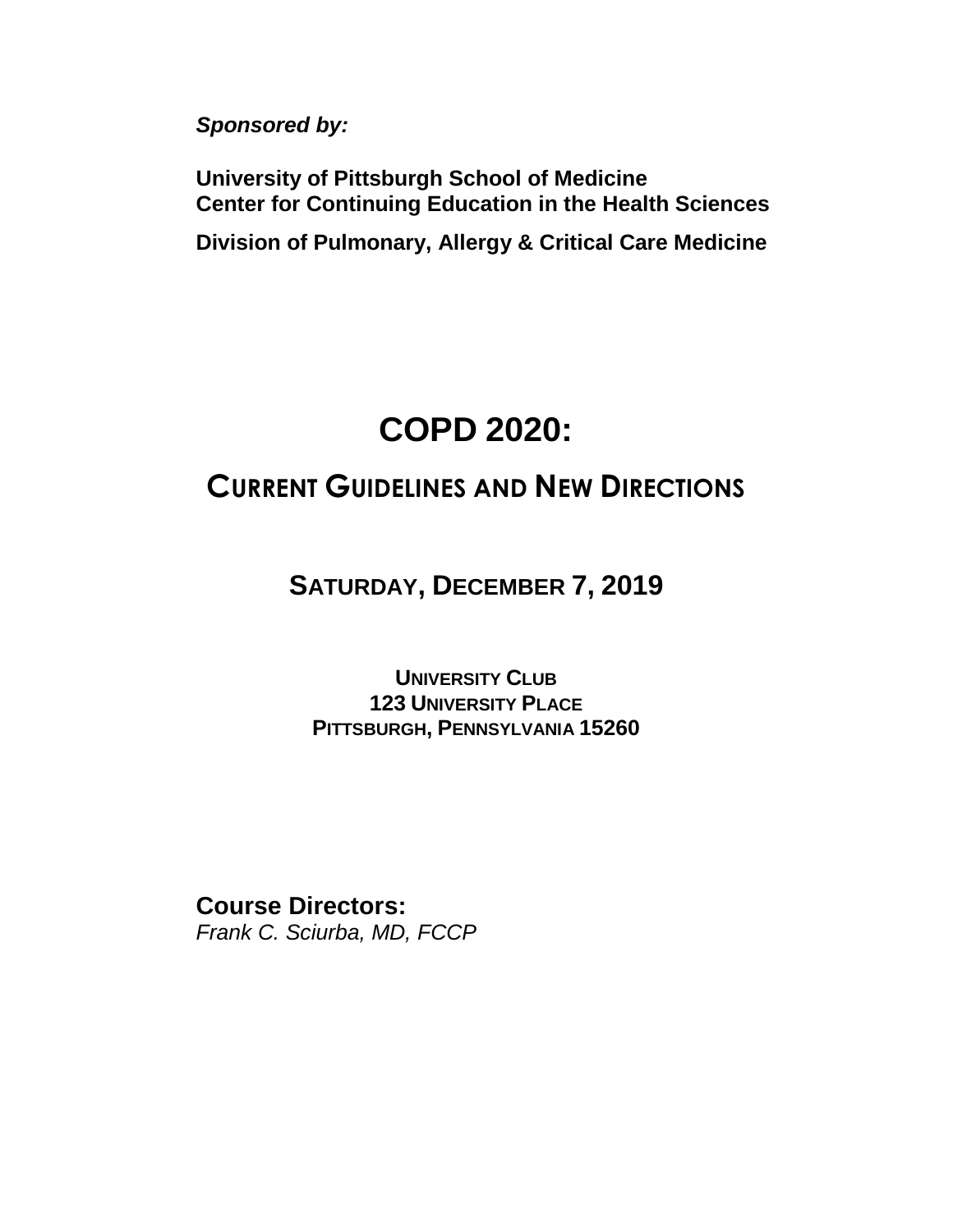

#### **Saturday, December 7, 2019**

|                                                      | $7:30 - 8:10$ am   | <b>Registration and Refreshments</b><br>(LOBBY AND BALLROOM A, FIRST FLOOR)                                                                                                                                              |  |
|------------------------------------------------------|--------------------|--------------------------------------------------------------------------------------------------------------------------------------------------------------------------------------------------------------------------|--|
| <b>MAIN MEETING SESSION: BALLROOM A, FIRST FLOOR</b> |                    |                                                                                                                                                                                                                          |  |
|                                                      | $8:10 - 8:20$ am   | <b>Welcome and Introduction</b><br>Frank C. Sciurba, MD, FCCP<br>University of Pittsburgh School of Medicine                                                                                                             |  |
|                                                      | $8:20 - 9:00$ am   | <b>Evidence Based Treatment of COPD</b><br>Craig Riley, MD<br>University of Pittsburgh School of Medicine                                                                                                                |  |
|                                                      | $9:00 - 9:15$ am   | <b>Discussion</b>                                                                                                                                                                                                        |  |
|                                                      | $9:15 - 9:45$ am   | <b>Endobronchial Valves for Emphysema</b><br>Roy Semaan, MD<br>University of Pittsburgh School of Medicine                                                                                                               |  |
|                                                      | $9:45 - 9:55$ am   | <b>Discussion</b>                                                                                                                                                                                                        |  |
|                                                      | $9:55 - 10:10$ am  | <b>Break</b>                                                                                                                                                                                                             |  |
|                                                      | $10:10 - 10:45$ am | <b>Non-Invasive Ventilation in COPD Chronic</b><br><b>Respiratory Failure</b><br>Nicholas S. Hill, MD<br><b>Tufts University School of Medicine</b>                                                                      |  |
|                                                      | $10:45 - 10:55$ am | <b>Discussion</b>                                                                                                                                                                                                        |  |
|                                                      | $10:55 - 11:25$ am | <b>Current Clinical Trials: Bronchoscopic Device and</b><br><b>Biologic Intervention for Airway Dominant/Exacerbator</b><br><b>Subtypes</b><br>Frank C. Sciurba, MD, FCCP<br>University of Pittsburgh School of Medicine |  |
|                                                      | $11:25 - 11:35$ am | <b>Discussion</b>                                                                                                                                                                                                        |  |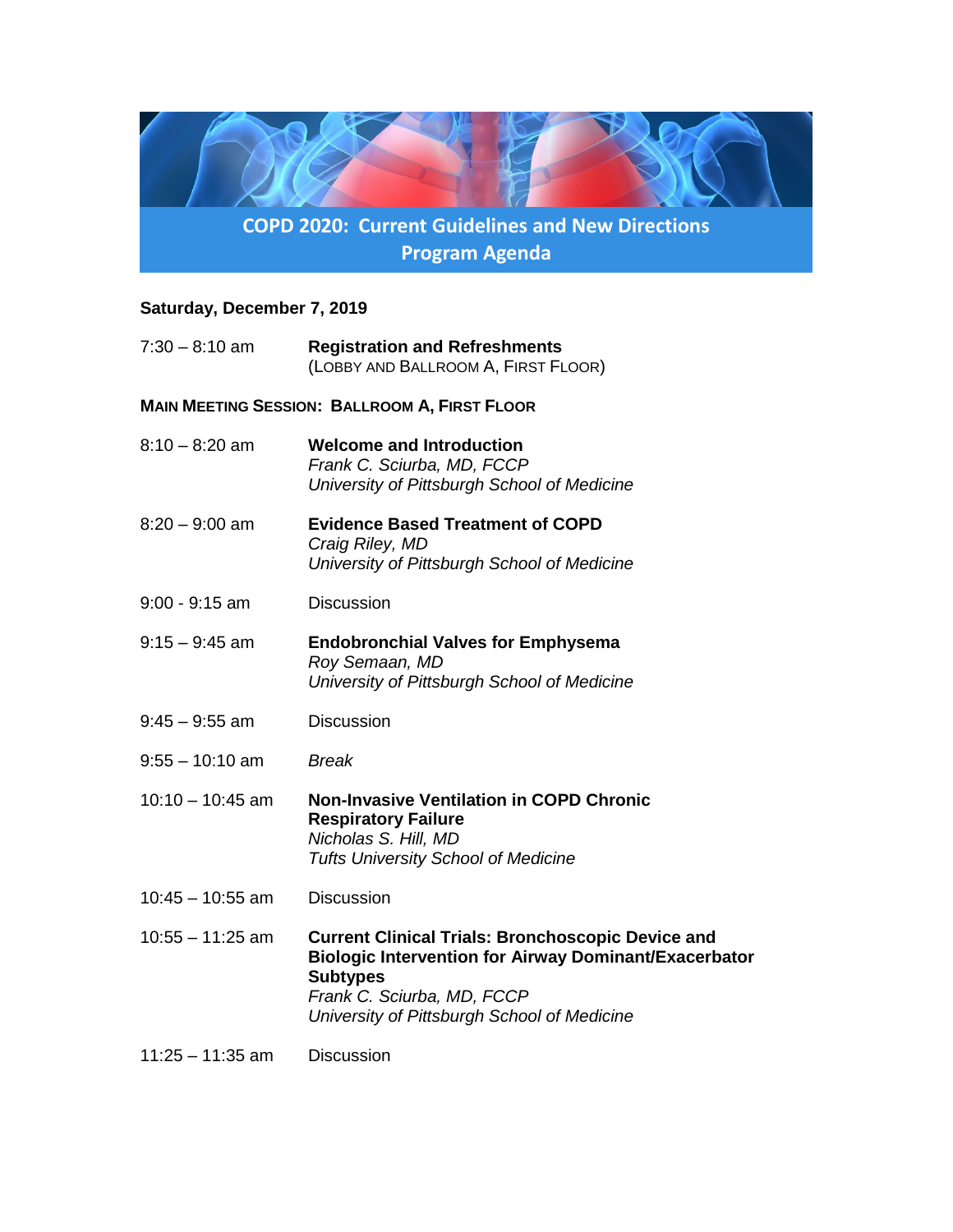| $11:35 - 12:00$ pm                    | Advances in the Science of COPD at the<br><b>University of Pittsburgh</b><br>Jessica Bon Field, MD, MS<br>University of Pittsburgh School of Medicine |
|---------------------------------------|-------------------------------------------------------------------------------------------------------------------------------------------------------|
| $12:00 - 12:10 \text{ pm}$            | <b>Discussion</b>                                                                                                                                     |
| 12:10 am $-$ 1:00 pm Lunch (provided) |                                                                                                                                                       |
| $1:00 - 1:30$ pm                      | <b>Lung Cancer Screening</b><br>Rime Abbas, MD<br>University of Pittsburgh School of Medicine                                                         |
| $1:30 - 1:40$ am                      | <b>Discussion</b>                                                                                                                                     |
| $1:40 - 2:00$ pm                      | Lung Volume Reduction Surgery and Lung Transplantation<br>Pablo Sanchez, MD, PhD, FACS<br>University of Pittsburgh School of Medicine                 |
| $2:00 - 2:10$ pm                      | <b>Discussion</b>                                                                                                                                     |
| $2:10 - 3:00$ pm                      | <b>Panel Discussion &amp; Case Presentations</b><br><b>All Faculty</b><br>Moderator: Frank Sciurba, MD, FCCP                                          |
| $3:00$ pm                             | Adjournment                                                                                                                                           |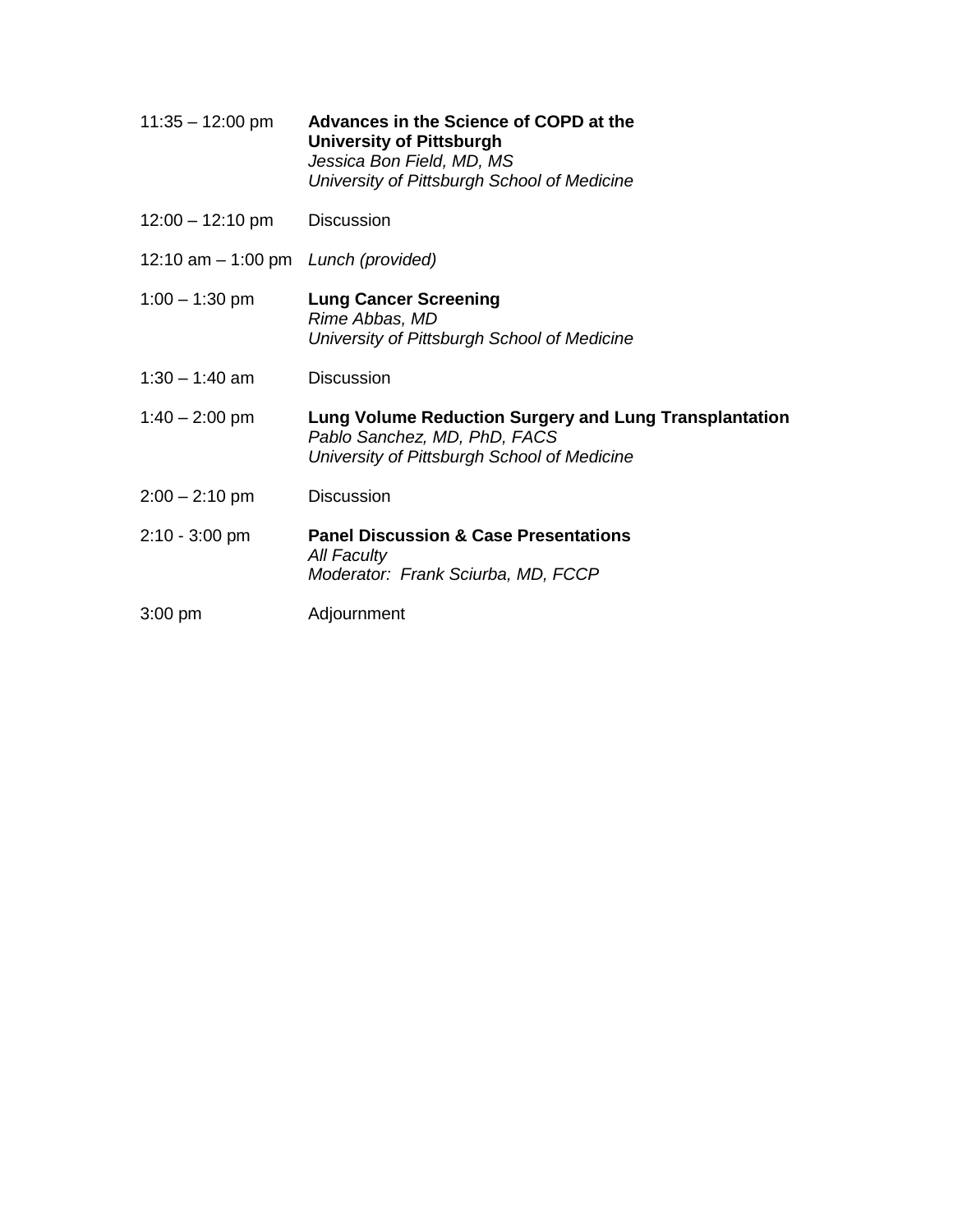### **COURSE DIRECTOR:**

#### **Frank C. Sciurba, MD, FCCP**

Professor of Medicine Director, Emphysema/COPD Research Center Director, Pulmonary Function Exercise Physiology Laboratory Division of Pulmonary, Allergy & Critical Care Medicine University of Pittsburgh School of Medicine

#### **ORGANIZING COMMITTEE:**

**Natalie Covalt, RN** University of Pittsburgh School of Medicine

#### **Deborah Piontek, BA, RRT, RPFT**

University of Pittsburgh School of Medicine

#### **Frank C. Sciurba, MD, FCCP**

Professor of Medicine Director, Emphysema/COPD Research Center Director, Pulmonary Function Exercise Physiology Laboratory Division of Pulmonary, Allergy & Critical Care Medicine University of Pittsburgh School of Medicine

#### **Lauren Spiegel, MHS, PA-C**

Staff Physician Assistant University of Pittsburgh School of Medicine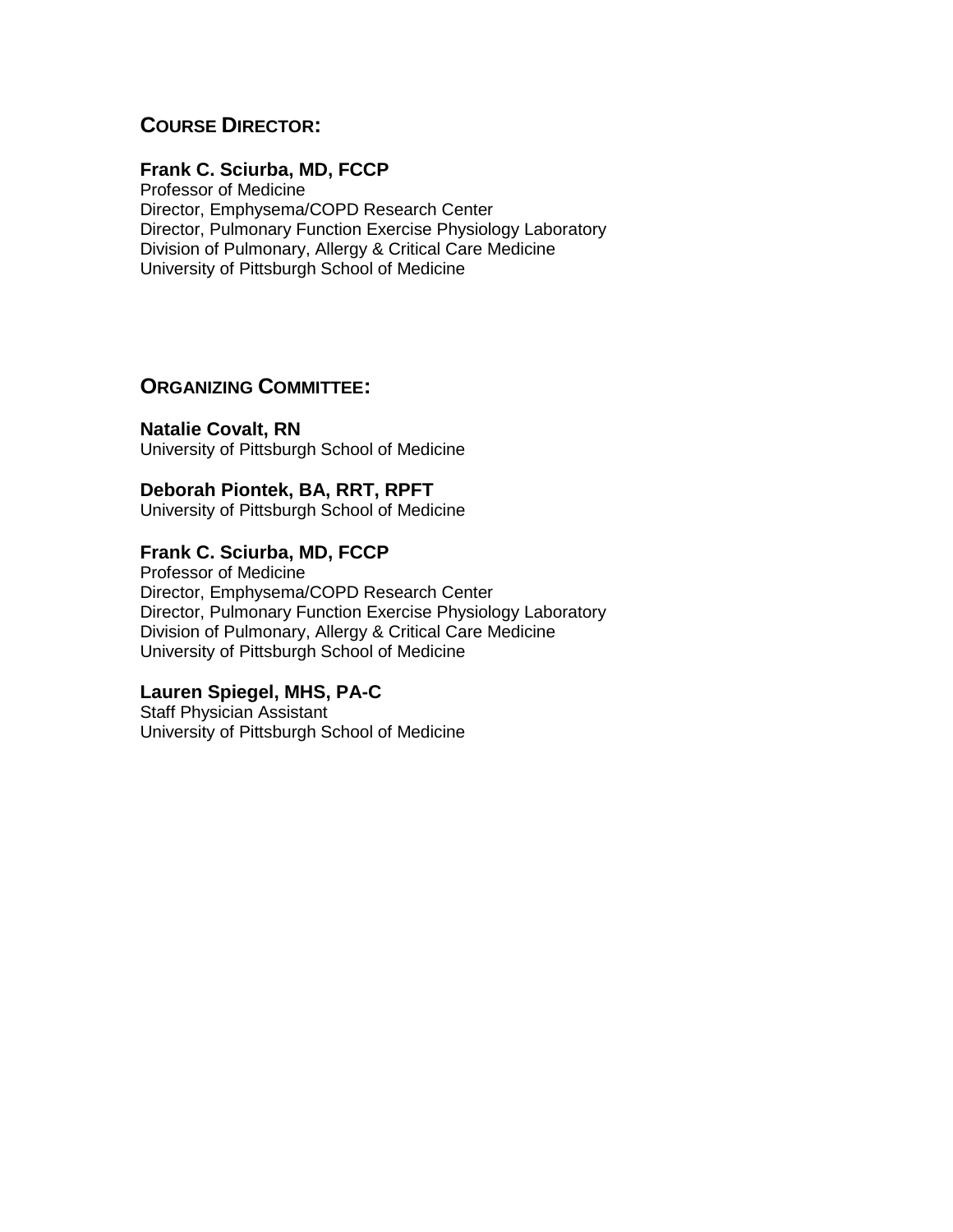#### **SPEAKERS:**

#### **Rime Abbas, MD**

Clinical Instructor of Medicine Division of Pulmonary, Allergy & Critical Care Medicine University of Pittsburgh School of Medicine

#### **Jessica Bon Field, MD, MS**

Associate Professor of Medicine Director, Pulmonary and Critical Care Medicine Fellowship Program Division of Pulmonary, Allergy & Critical Care Medicine University of Pittsburgh School of Medicine

#### **Nicholas S. Hill, MD**

Professor of Medicine Chief, Pulmonary, Critical Care and Sleep Division Tufts University School of Medicine

#### **Craig Riley, MD**

Clinical Instructor of Medicine Division of Pulmonary, Allergy & Critical Care Medicine University of Pittsburgh School of Medicine

#### **Pablo Sanchez, MD, PhD, FACS**

Assistant Professor of Cardiothoracic Surgery Vice Chairman, Benign Lung Diseases Surgical Director, Lung Transplantation and ECMO Director, Lung Transplant Research Director, Ex Vivo Lung Perfusion (EVLP) Program Department of Cardiothoracic Surgery University of Pittsburgh

#### **Frank C. Sciurba, MD, FCCP**

Professor of Medicine Director, Emphysema/COPD Research Center Director, Pulmonary Function Exercise Physiology Laboratory Division of Pulmonary, Allergy & Critical Care Medicine University of Pittsburgh School of Medicine

#### **Roy Semaan, MD**

Assistant Professor of Medicine Director, Interventional Pulmonary Program at UPMC Division of Pulmonary, Allergy & Critical Care Medicine University of Pittsburgh School of Medicine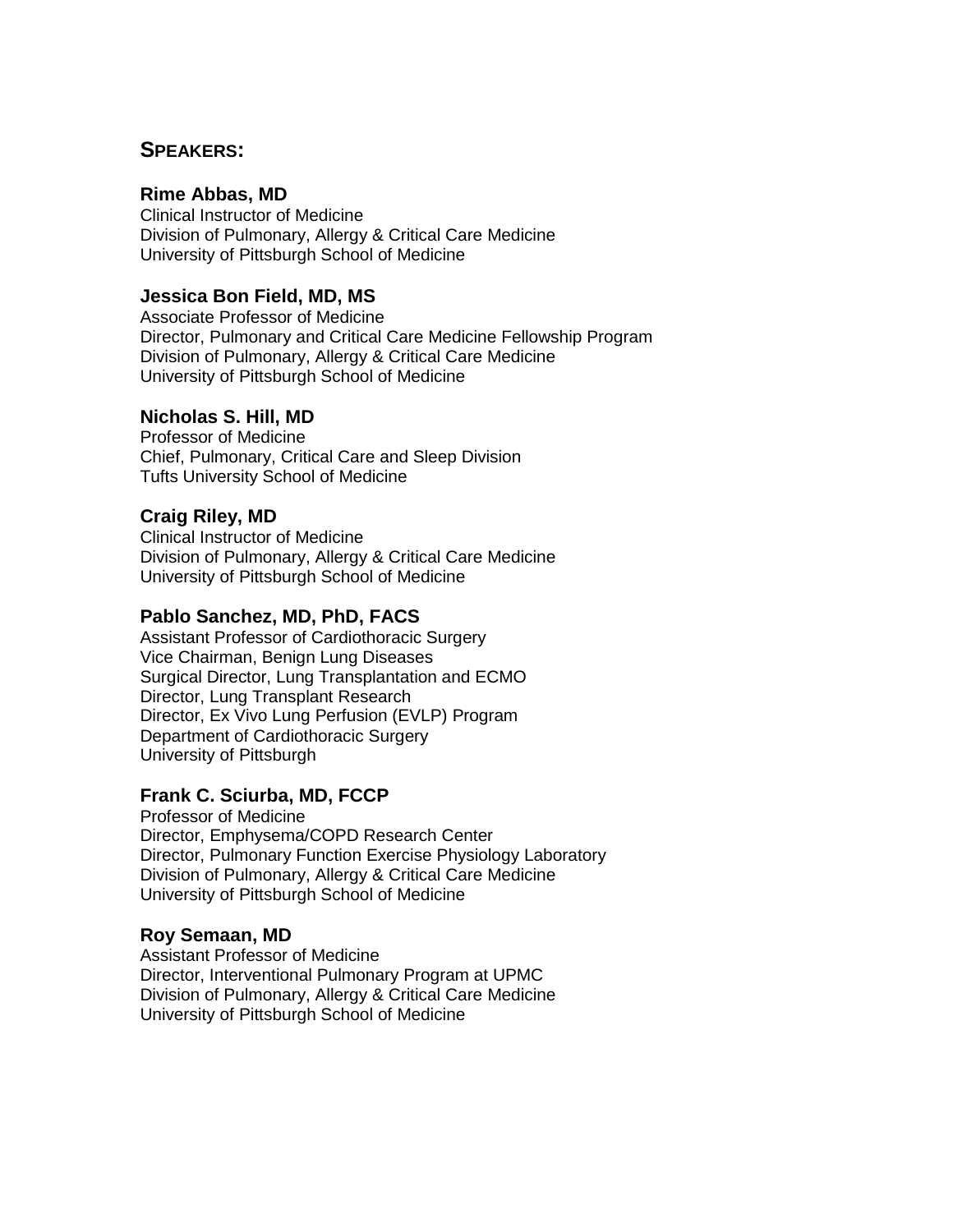## **EDUCATIONAL OBJECTIVES**

The educational objectives of this conference are to describe and discuss the latest clinical advances and treatment options in COPD.

Upon completion of this conference, physicians and other health care workers will:

- Change their treatment approaches to COPD based on the latest evidence-based approach to clinical practice;
- Have learned the evidence-based benefits and risks of bronchoscopic and surgical lung volume reduction and be better able to select patients who may benefit by referral for this procedure;
- Understand the evidence-based benefits of non-invasive ventilation and be better able to select patients who may benefit by referral for this procedure.

## **TARGET AUDIENCE**

The target audience for this conference is practicing physicians (including Pulmonologists and PCP's), nurses, fellows-in-training, respiratory therapists, nurses, and other health professionals.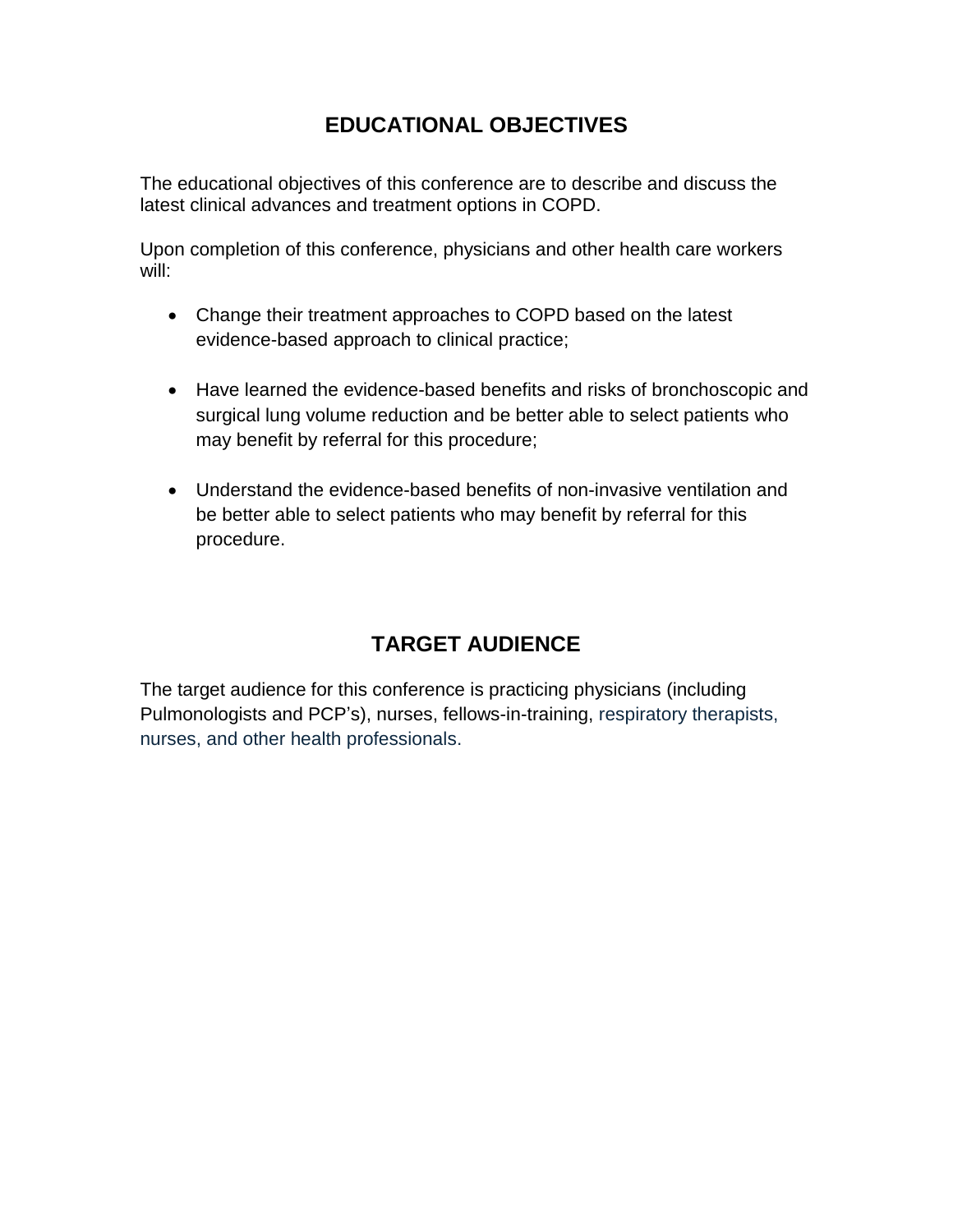#### **CME ACCREDITATION AND DESIGNATION STATEMENT**

In support of improving patient care, the University of Pittsburgh is jointly accredited by the Accreditation Council for Continuing Medical Education (ACCME) and the Accreditation Council for Pharmacy Education (ACPE), and the American Nurses Credentialing Center (ANCC), to provide continuing education for the healthcare team.

#### **Physicians**

The University of Pittsburgh School of Medicine designates this live activity for a maximum of **5.75** *AMA PRA Category 1 CreditsTM*. Physicians should only claim credit commensurate with the extent of their participation in the activity.

#### **Nursing (CNE)**

The maximum number of hours awarded for this Continuing Nursing Education activity is **5.75** contact hours.

#### **Physician Assistant (AAPA)**

The University of Pittsburgh has been authorized by the American Academy of PAs (AAPA) to award AAPA Category 1 CME credit for activities planned in accordance with AAPA CME Criteria. This activity is designated for **5.75** AAPA Category 1 CME credits. PAs should only claim credit commensurate with the extent of their participation.

#### **Other health care professionals**

Other health care professionals will receive a certificate of attendance confirming the number of contact hours commensurate with the extent of participation in this activity.

#### **DISCLAIMER STATEMENT**

The information presented at this CME program represents the views and opinions of the individual presenters, and does not constitute the opinion or endorsement of, or promotion by, the UPMC Center for Continuing Education in the Health Sciences, UPMC / University of Pittsburgh Medical Center or Affiliates and University of Pittsburgh School of Medicine. Reasonable efforts have been taken intending for educational subject matter to be presented in a balanced, unbiased fashion and in compliance with regulatory requirements. However, each program attendee must always use his/her own personal and professional judgment when considering further application of this information, particularly as it may relate to patient diagnostic or treatment decisions including, without limitation, FDA-approved uses and any off-label uses.